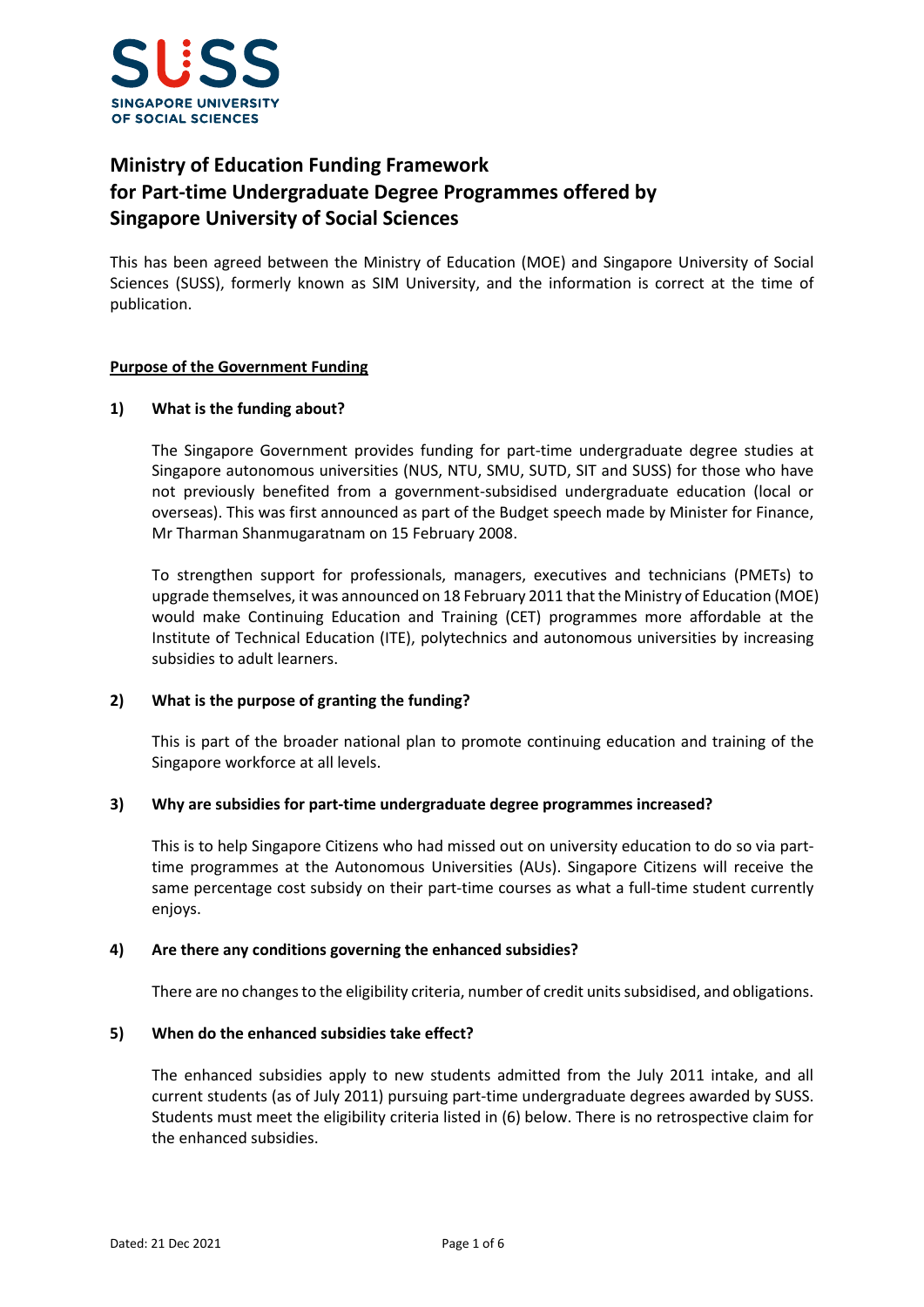## **Eligibility**

#### **6) Who are eligible for the government subsidy?**

New student who meets the following criteria will be eligible for the subsidy:

- a) Singapore Citizen (SC) or Singapore PR (SPR)**<sup>1</sup>** who has not previously received a government subsidy/sponsorship for an undergraduate degree or higher qualification (local or overseas), from SUSS/NUS/NTU/SMU/SUTD/SIT or from overseas university funded by government scholarship/bursary;
- b) At least 21 years of age; and
- c) Has either 2 years of full-time work experience or is currently employed on a full-time basis**<sup>2</sup>** .

#### **Exemption from Age and Work Experience Criteria**

The following categories of applicants can be exempted from the age and work experience eligibility criteria:

- a) Applicant sponsored by his/her company for the part-time undergraduate degree programme; and
- b) Applicant who is currently employed in a job role/sector related to the part-time undergraduate degree programme.

Notwithstanding these exemptions, National Service (NS)-liable applicants must have fully discharged their full-time NS liability before they can be admitted into SUSS.

Supporting document(s) must be submitted, together with the admission application, for assessment. SUSS reserves the right to determine if exemption would be granted and the university's decision will be final and binding.

*<sup>1</sup> Foreigners (non-SC and non-SPR) are not eligible for the subsidy.* 

*<sup>2</sup> Part-time employment will not be considered as full-time work experience. A part-time employee is one who works for less than 35 hours a week, under contract of service with an employer.* 

**All current students** on part-time undergraduate degree programmes awarded by SUSS who meet condition 6(a) will qualify for the enhanced subsidy from July 2011 semester. There is no retrospective claim for the subsidy. Documentary proof or declaration is required for all the above criteria.

## **7) I have already obtained a first degree. Can I still qualify for the subsidy?**

Those who already have a first degree may also qualify if (6) above is satisfied.

#### **8) Is there a cap on age to qualify for the subsidy?**

No, there is no cap on age to qualify for the subsidy, as long as students meet the eligibility criteria for the subsidy.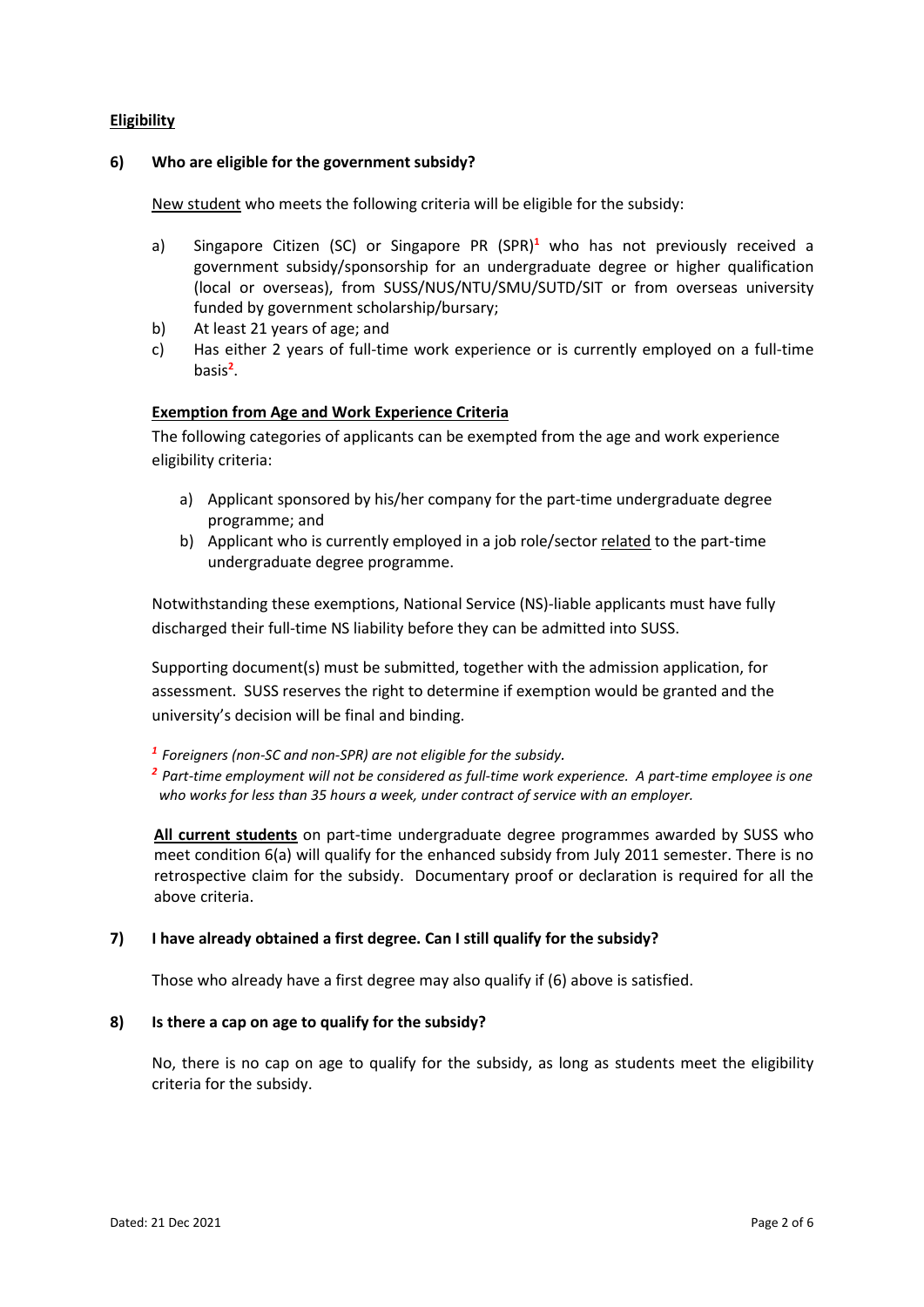### **Subsidy Cover and Quantum**

#### **9) How much course fee do I have to pay to the university if I am eligible for the subsidy?**

You need to pay the subsidised fee, which is the difference between the full course fee (set by the University) and the subsidy, and any prevailing GST on the subsidised fee.

#### **10) What does the subsidy cover?**

The subsidy covers course fees.

The subsidy does not cover:

- a) Resit fee
- b) Extra courses taken beyond the requirements for the undergraduate degree programme
- c) Auxiliary charges like administrative fees (e.g., course choice amendment, deferment, transfer of programme, challenge exam fee, exam appeal, etc.), overseas travel expenses, etc.
- d) Any penalty charges (e.g., late fee payment)
- e) Any other miscellaneous fees.

#### **11) Is the amount of subsidy the same for every semester of my studies?**

Yes, the subsidy is the same for every semester for eligible students, subject to annual course fee increase which may be imposed by the University.

#### **12) Different courses have different course fees. Does the subsidy apply to all courses?**

Yes, the subsidy applies to all MOE-subsidised degree courses, subject to students meeting the subsidy eligibility criteria.

# **13) Is there a cut-off date to fully utilise the subsidy? Or is a student eligible for the subsidy as long as he/she is pursuing the degree within the programme's maximum candidature (i.e., 8 years)?**

The subsidy cut-off point will be either the maximum 8 years candidature period, or upon consuming the maximum claimable registered credit units, whichever is earlier. Please also see section under "Changes to Student's Programme of Studies".

## **Changes in Eligibility Status**

#### **14) Is the eligibility for the subsidy considered only at the point of admission?**

No. If you have been admitted without the subsidy, but subsequently fulfill the criteria in (6), you would be eligible for the subsidy from the next academic semester onwards, upon your notification to the University.

## **15) I am currently a Singapore Permanent Resident. If I were to obtain the Singapore citizenship mid-way during my studies, will I be eligible for a higher amountof subsidy?**

Yes, but the subsidy would only be effective for course fees payable from the next academic semester onwards. No retrospective claims will be allowed.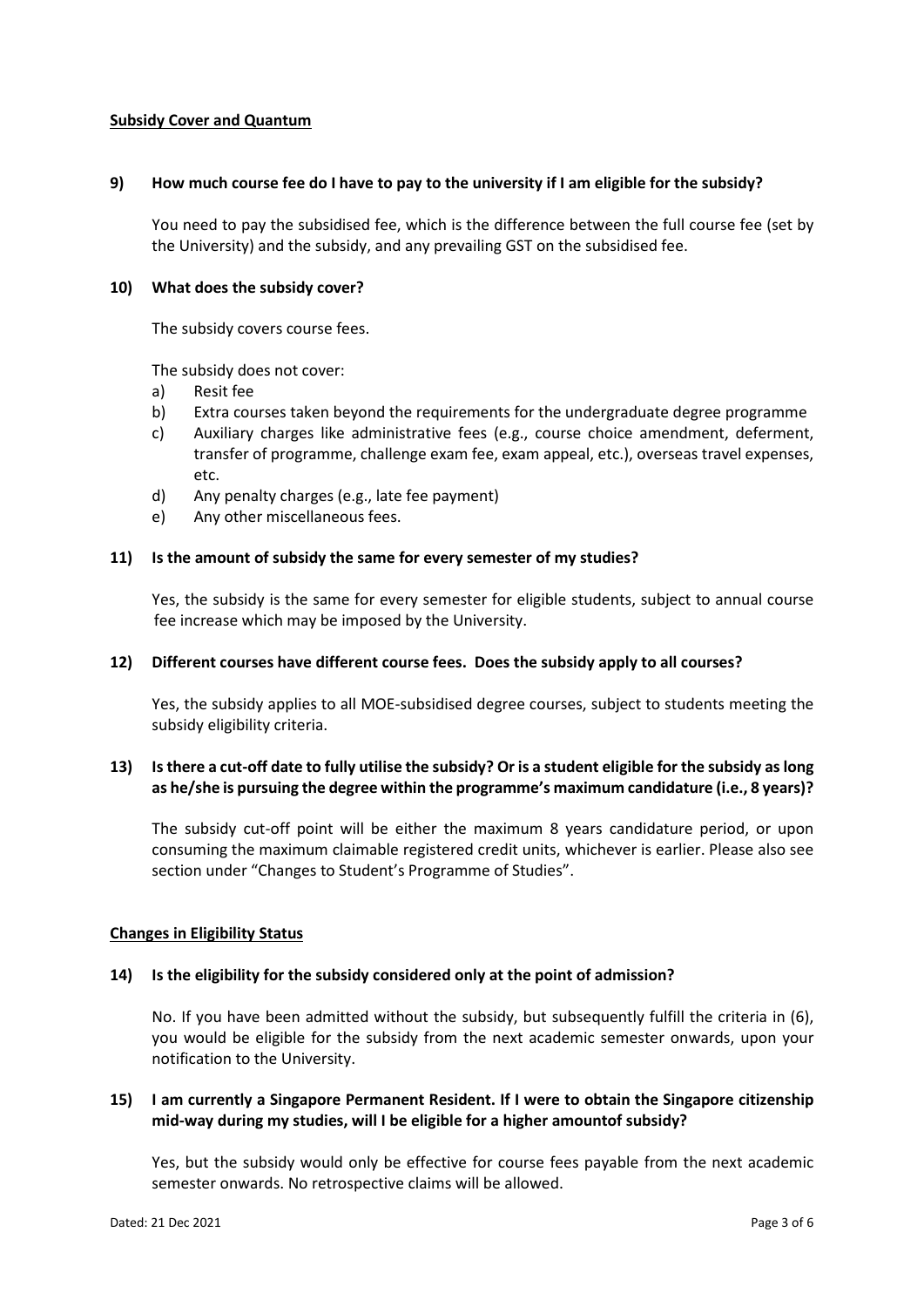#### **Programmes Covered by the Scheme**

# **16) Which programmes offered by SUSS are eligible for the subsidy?**

All part-time undergraduate degree programmes leading to a SUSS award are eligible for the subsidy. Graduate programmes are not eligible for the subsidy.

# **17) If I am simultaneously taking an undergraduate degree programme at another autonomous university (NUS/NTU/SMU/SUTD/SIT) and with SUSS, do I still enjoy the subsidy for the SUSS programme?**

No, each student is eligible for the subsidy only once, i.e., for his/her first government subsidised undergraduate education (local or overseas).

#### **Number of Credit Units (CUs) Subsidised**

#### **18) What is the number of registered CUs which can be subsidised?**

For a new student who meets the government subsidy eligibility criteria, the MOE will provide the subsidy for a maximum of:

- a) 200 registered CUs over 8 years maximum candidature period, if pursuing an honours or direct honours degree; OR
- b) 160 registered CUs over 8 years maximum candidature period, if pursuing a basic degree

For an existing student [SC or SPR who has not previously received government subsidy/sponsorship for a first degree (local or overseas)], the MOE will provide the subsidy for the remaining CUs required to complete his/her programme plus an additional 30 CUs for repeat courses (if required). For example, if a student has 40 CUs remaining before completion of the degree programme, the student will receive a maximum of 70 claimable registered CUs (40 CUs remaining and 30 additional CUs for repeat courses). No retrospective claim is allowed.

If an existing student is invited to take an honours programme, his/her maximum claimable registered CUs for the honours courses will be the unused CUs from the allocation of 200 CUs for an honours programme as listed in 19(a). For example, a student who has used up 130 CUs + 10 CU buffer to complete his/her basic degree programme will be able to claim up to 60 CUs (40 CUs + 20 CUs buffer) for the honours portion. The subsidy will be available within 8 years from the date he/she started the basic degree programme with the university.

# **19) Does credit transfer/ credit recognition/challenge examination (CEX) waiver count towards the maximum subsidised credit units (CUs)?**

Yes, credit transfer/ credit recognition/CEX waiver counts towards the cap for subsidised CUs. For example, if you have been awarded 20 CUs of credit recognition at the time of admission for your basic degree programme, your maximum claimable registered CUs will be 140.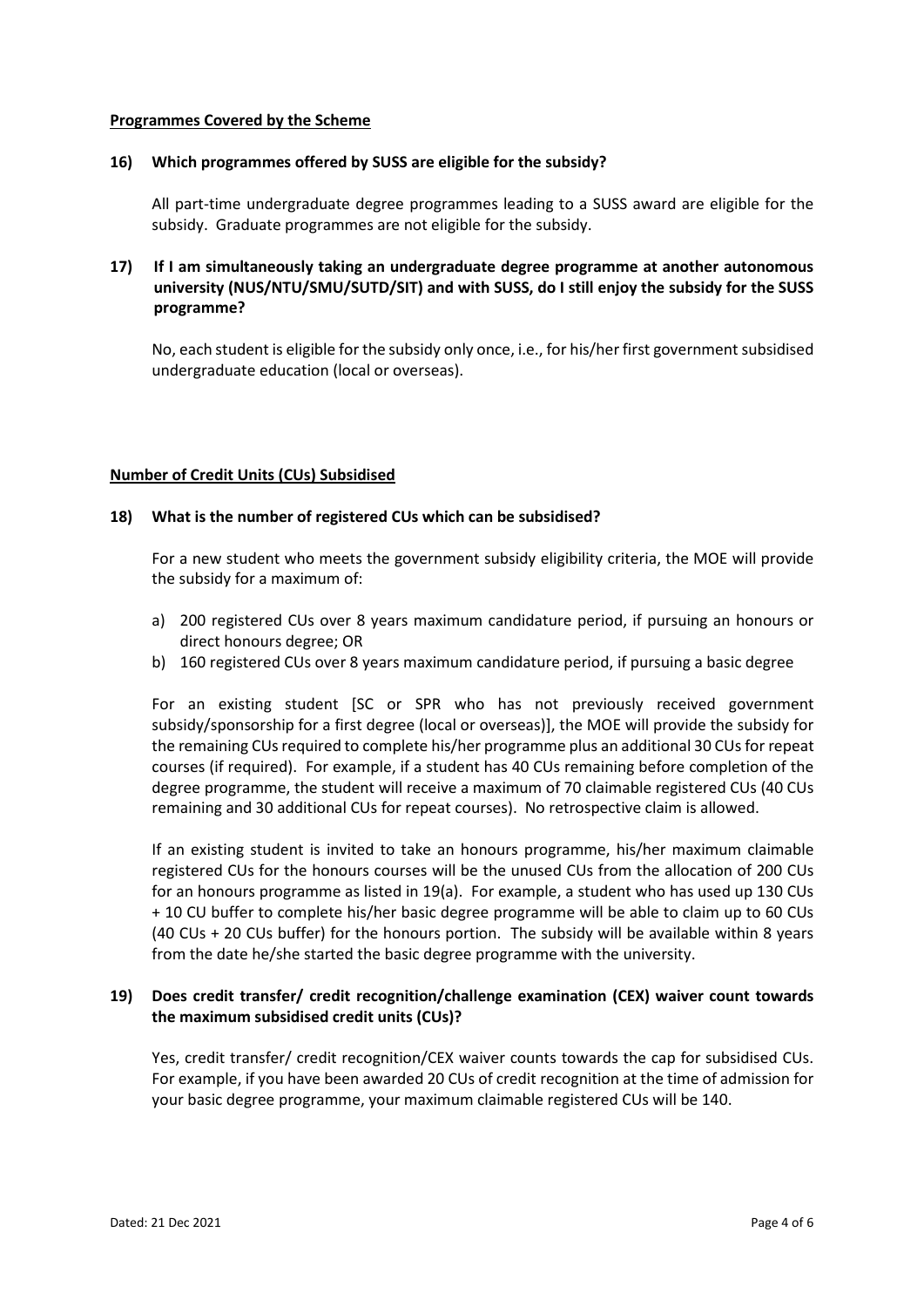## **Transfer/Re-admission University Students**

**20) If I have received partial tuition subsidy previously (e.g., enrolled but withdrew from one of the autonomous universities without having obtained a degree), am I still eligible for the subsidy if I enrol with SUSS now?** 

If you are transferring from a full-time degree programme from another autonomous university to SUSS, you will be eligible to receive the full subsidy subject to satisfying the criteria listed in (6).

If you are transferring from a part-time degree programme from another autonomous university to SUSS, you will be eligible to receive the balance claimable subsidy subject to satisfying the criteria listed in (6).

#### **Changes to Student's Programme of Studies**

# **21) If I apply for a transfer of programme, what is the claimable registered CUs for my new programme?**

If you apply for a transfer from one basic degree programme to another basic programme, the maximum claimable registered CUs for your new programme will be the balance claimable registered CUs carried forward from your current programme. For example, if a BSc Psychology student who has used up 70 registered CUs of subsidy, and applies for a transfer to a BSc Mathematics programme, he/she will be able to claim up to 90 CUs (i.e., 160 CUs less 70 CUs) for the BSc Mathematics programme.

If you apply for a transfer from an honours programme to a basic degree programme, the maximum claimable registered CUs for your new programme will be the unused portion of the 160 CUs available for a basic degree programme. For example, a BSc (Honours) Psychology student who has used 70 CUs of subsidy applies for a transfer to a BSc Psychology programme will be able to claim up to 90 CUs (i.e., 160 CUs less 70 CUs).

#### **Obligations – Bond, Non-completion of Programme**

#### **22) Do I have to pay back the subsidy or serve any bond?**

No, there is no need to repay the subsidy and there is no requirement to undertake a service bond.

## **23) If I accept the subsidy and subsequently withdraw from the course(s) or programme, do I have to pay back the subsidy to MOE or SUSS?**

No, you do not have to pay back the subsidy to MOE or SUSS.

For course withdrawal, the CUs of the withdrawn course(s) will count towards the maximum claimable registered CUs given to you. For example, if you are eligible for 160 registered CUs and you registered and then withdrew from 10 CUs of course(s), your balance claimable CUs will be 150.